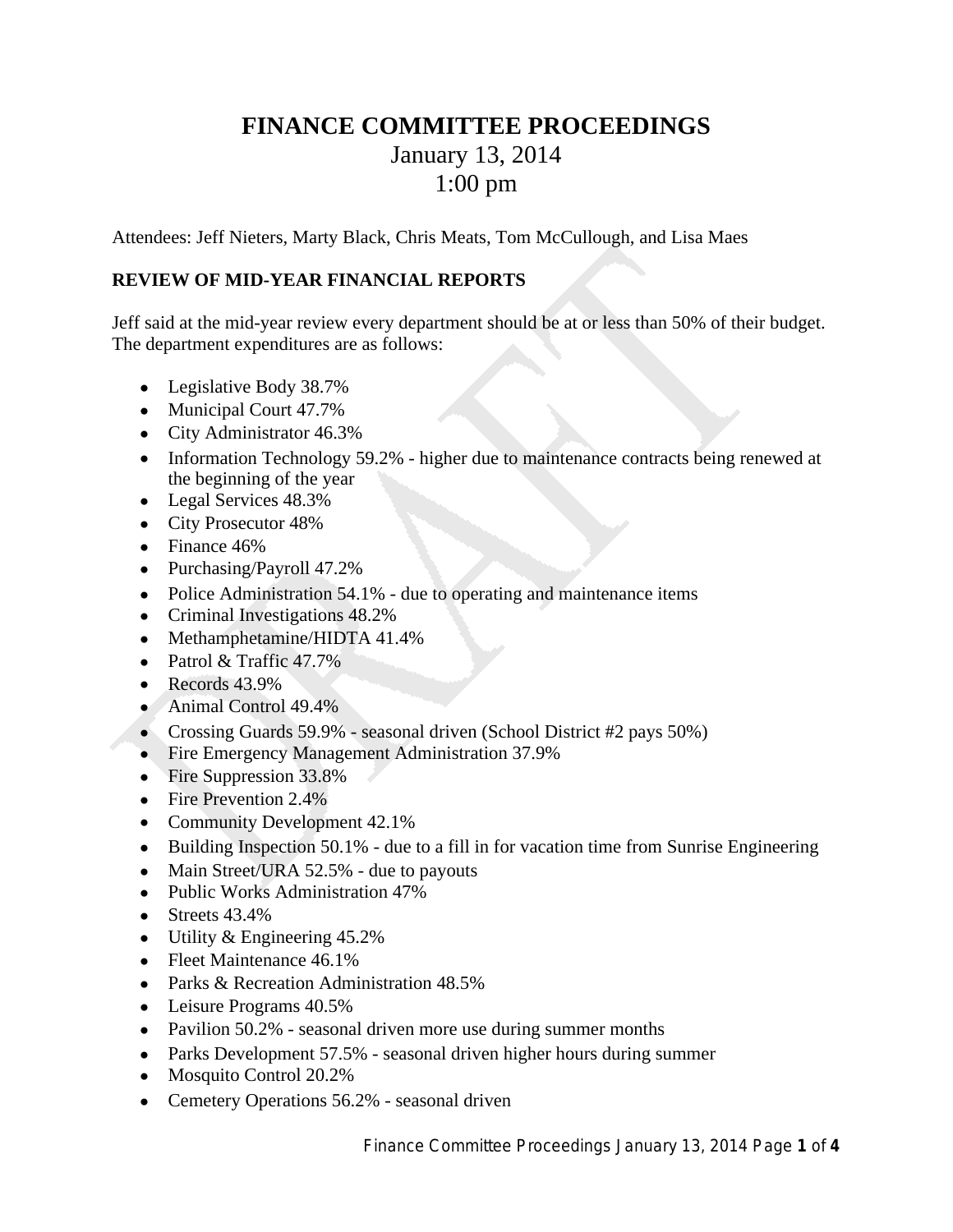Tom asked if they would be expanding the cemetery this year.

Marty said not at this time but they will be looking into it in the next three years.

- Building & Structures 35.8%
- Recreation Center 45.8%
- Solid Waste 39.1% with expenditures at 56.4% and revenue at 53.8%
- Wastewater 40.8% with expenditures at 67.9% and revenue at 54.4%
- Water 63.6% with expenditures at 73.2% and revenue at 58.8%

Jeff there is a loss of \$274,501 in the Solid Waste Division.

Marty said this amount does not account for the monies set aside for the landfill closer.

Jeff said there is an amount set aside every year for preparation of the closer in a liability account.

Chris said it works out to be around \$100,000 or so.

Tom asked if they are looking to increase rates for Solid Waste by 30%.

Marty said a thirty to fifty percent increase depending on what needs to be done with the transfer station.

Tom asked if they increase it by that much will they have all the funds they need.

Jeff said it all depends on how much the state gives them.

Tom asked what the total revenue was for recycling.

Jeff said the recycling is included in the total revenue for the department.

Chris said the bulk amount of recycling revenue is from the scrap metal and there is no recycling that comes from this.

Tom asked how much money they really loose in recycling. He thinks council will want to know this so they can see if it is worth the effort to recycle.

Chris said under the current process it will not make money, it is going to cost money. Any choices that are made now will have drastic affects later.

Marty said the department needs to be asked to incorporate recycling revenue and expenses separately in to their budget for the future.

Tom asked if the account is doing well, will they still anticipate a rate increase of 1.9%.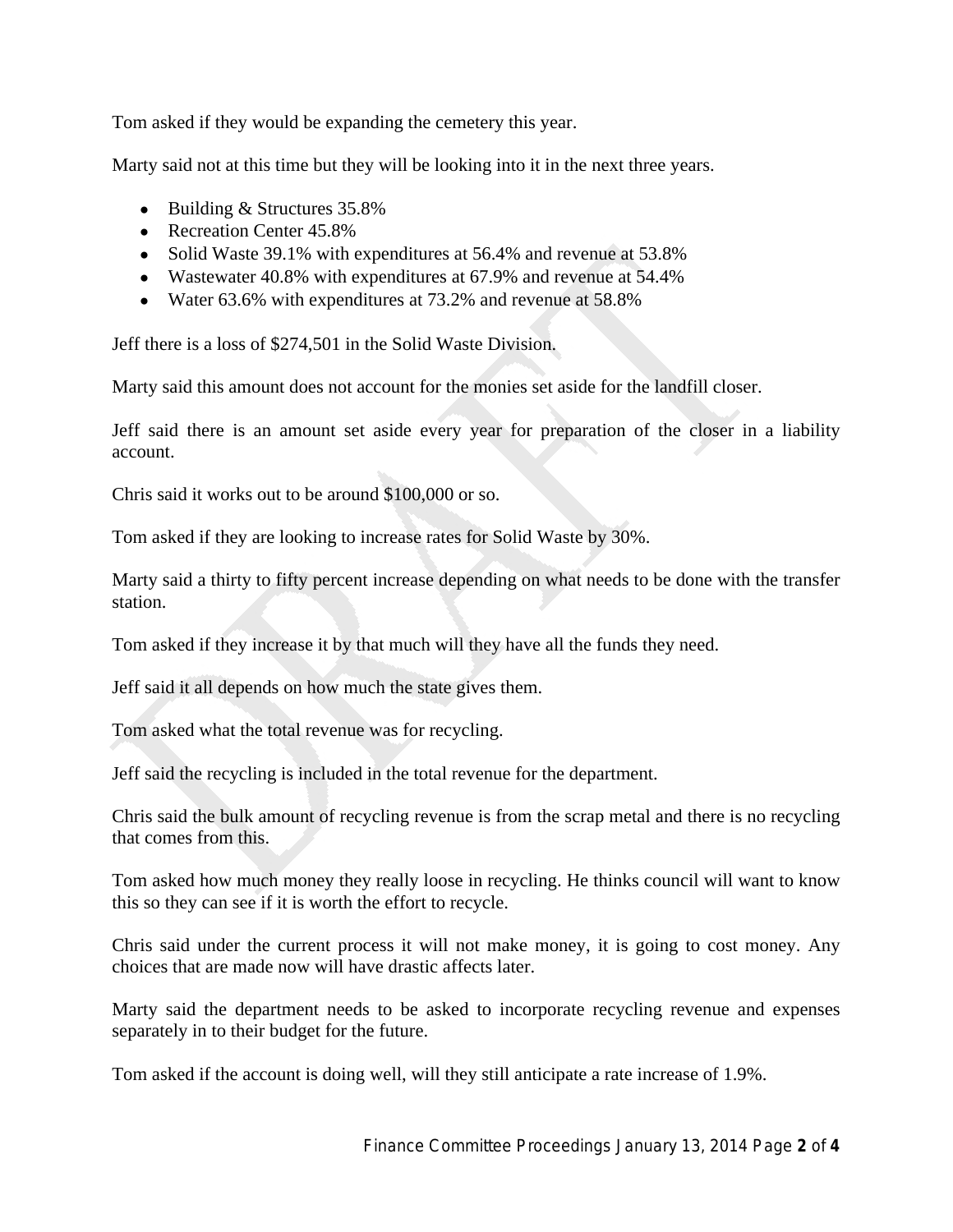Marty said they are anticipating the cost of the new wastewater treatment facility within five to seven years. This is why they are doing the master plan work and design work now.

Lisa said if they increase the rates now they can save for the future facility.

Jeff said they are trying to prepare for the future now by hitting a rate that pays for the loan and hopefully put some away for the future.

Marty said they are anticipating a 5% rate increase.

Jeff said the rate increase will take effect as of July 1, 2014 but they will not be borrowing the money until the following summer so that will give them all that time to bank the money.

Tom asked what the costs will be for the new facility.

Jeff said \$25 million or more.

Marty asked if Jeff had heard from the Joint Powers Water Board on a possible increase to the cost of water.

Jeff said no, but they do not usually call them until April or so. It is looking like it will increase this year.

Marty said they have not increased the rate for four or more years. The new reservoir project could drive an increase in costs.

Marty asked if Jeff would present the midyear budget to council in February.

Jeff said yes. He gave a brief update of the sales tax revenue.

Tom asked if other cities raise their enterprise fund rates in anticipation of lower revenue.

Jeff said there are some that do but some that don't.

Jeff said he will present to council at the February workshop.

## **AUDIT UPDATE**

Chris said the auditor started field work last week and it should take an estimated two weeks. The auditor is planning to present the audit to council in February or March. There should be a draft audit available for review before the presentation.

Marty asked when the state deadline is.

Jeff said it is December 31<sup>st</sup>, but the city sends a letter to the state to inform them of the needed extension.